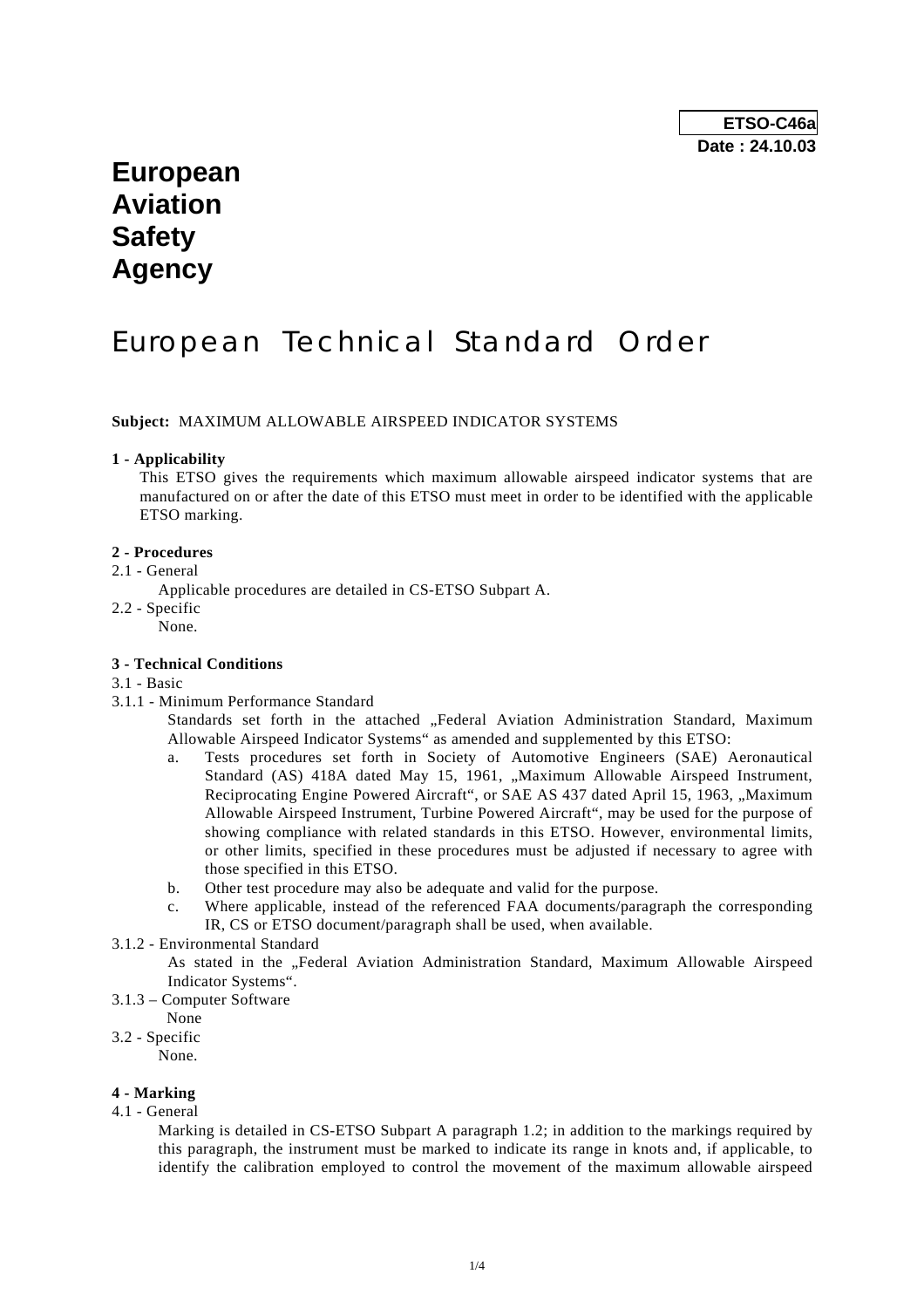pointer in the Vmo and Mmo ranges, or to identify the particular aircraft type design on which the instrument is intended to be used.

4.2 - Specific

None.

# **5 - Availability of Referenced Document**

See CS-ETSO Subpart A paragraph 3.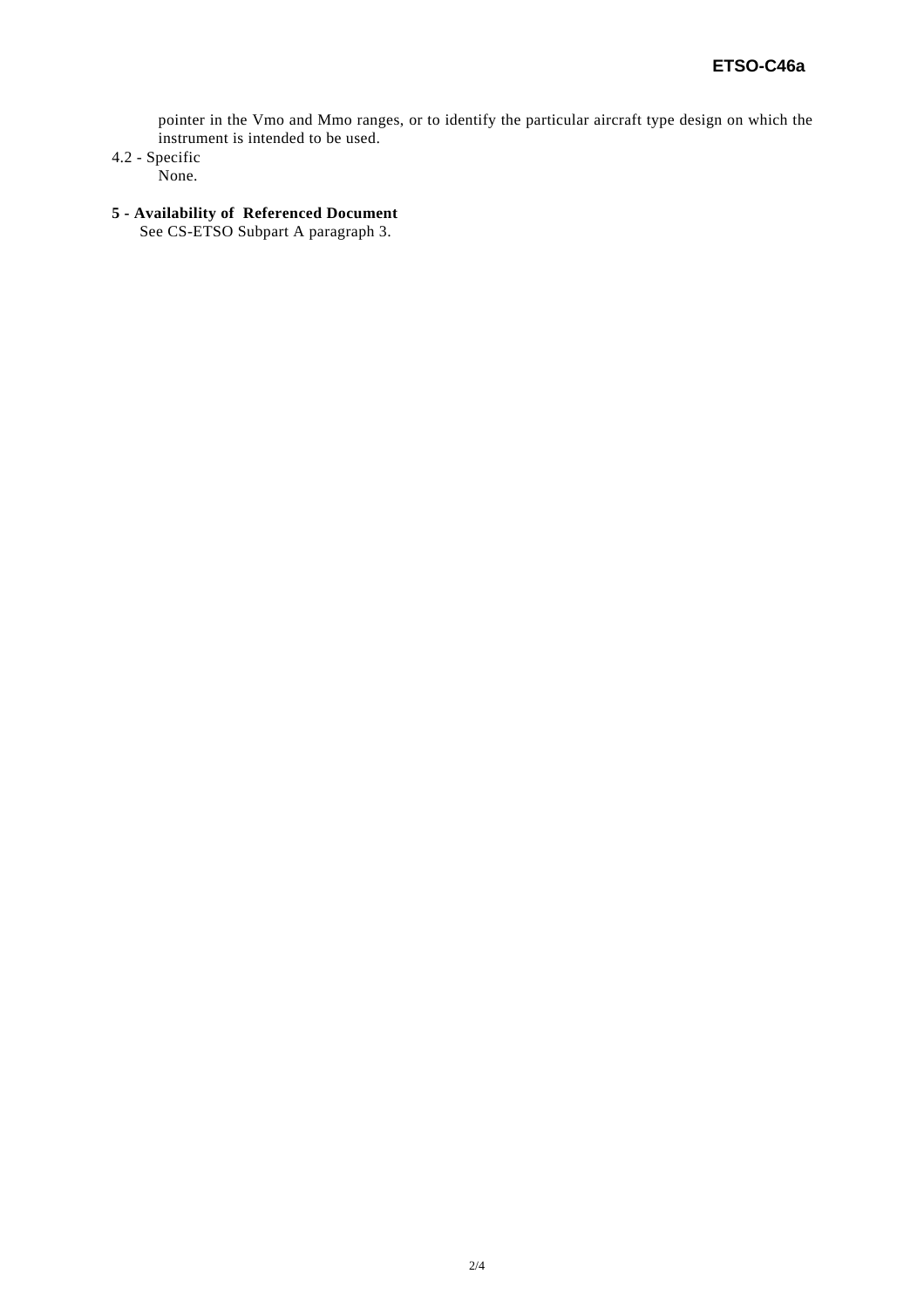# **FEDERAL AVIATION ADMINISTRATION STANDARD Maximum Allowable Airspeed Indicator Systems**

## **1. Purpose.**

 This document specifies minimum performance standards for pitot-static type, maximum allowable airspeed indicator systems which indicate continuously both indicated airspeed and maximum allowable airspeed.

## **2. Performance Requirements.**

2.1 *General*

 (a) *Materials.* Materials must be of a quality demonstrated to be suitable and dependable for use in aircraft instruments.

 (b) *Environmental conditions.* The instrument must be capable of performing its intended function and not be adversely affected during or following prolonged exposure to the environmental conditions stated under section 3. Where optional environments conditions are set forth, the conditions selected must be declared as equipment limitations.

2.2 *Detail requirements.* 

 (a) *Indicating means.* Indicated airspeed and maximum allowable airspeed must be displayed in such a manner that the numerical values on the scale increase in a clockwise, left to right, or bottom to top direction.

 (b) *Case markings.* The outlets in the case must be marked with "P" for the pitot pressure connection, and with "S" for the static pressure connection.

2.3 *Design requirements.* 

(a) *Adjustable settings.* 

 (1) *Maximum allowable airspeed pointer.* An adjustable stop may be provided in the instrument for limiting the movement of the maximum allowable airspeed pointer. If included, the design of this adjustment must be such that it will not affect the indication of the pointer when the altitude pressure conditions and Mach Number setting are such that the limiting speed will be lower than that set by the adjustable stop.

 (2) *Mach Number.* If a readily accessible means is provided for setting the instrument to any desired Mach Number, the value of the setting must be visible from the front of the instrument. When the instrument does not contain an external Mach Number setting adjustment, the value of the permanent Mach Number setting need not be visible from the front of the instrument.

 (b) *Visibility.* The indicating means and all markings must be visible from any point within the frustum of a cone, the side of which makes an angle of at least 30° with the perpendicular to the dial and the small diameter of which is the aperture of the instrument case. The distance between the dial and the cover glass must be a practical minimum.

(c) *Calibration.*

 (1) *Indicated air-speed pointer.* The indicated airspeed pointer must indicate airspeed in accordance with the values contained in Table I.

 (2) *Maximum allowable airspeed pointer.* The maximum allowable airspeed pointer must indicate maximum allowable airspeed values in the Vmo and Mmo limit ranges which -

 (i) Follow the standard fundamental relationships of subsonic compressible flow gas dynamics which are stated in appendix A; or

 (ii) Are adjusted to account for design factors that are characteristic of a particular aircraft type design such as, but not limited to, static source pressure error variations and variable speed limitations with altitude.

(d) *Scale error.* 

 (1) *Instruments with permanent Mach Number setting.* The indicated airspeed scale error and the maximum allowable airspeed scale error must not exceed the tolerances specified in Tables I and II, respectively, with the instrument set at its permanent Mach Number.

 (2) *Instruments with means for external Each Number setting adjustment.* 

 (i) The indicated airspeed scale error must not exceed the tolerances specified in Table I with the instrument set at the lowest Mach number.

 (ii) The maximum allowable airspeed scale error must not exceed the tolerances specified in Table II with the instrument set at the lowest Mach Number and at increasing Mach Number setting of not more than 0.10 to and including the maximum Mach Number.

 (e) *Hysteresis.* The reading of the maximum allowable airspeed pointer first at 30,000 feet altitude and then at 10,000 feet altitude must not differ by more then 2 knots from the corresponding readings obtained for increasing altitudes during tests to assure the instrument complies with the scale error requirements of section  $2.3(d)$  (2) (ii) of this TSO.

 (f) *After effect.* To assure the instrument complies with the scale error requirements of section 2.3 (d) (2) (ii) of this TSO, the maximum allowable airspeed pointer must return to its original readings, corrected for any change in atmospheric pressure, within 3 knots, after not less than 1 or more than 5 minutes have elapsed following completion of performance tests.

(g) *Friction.*

 (1) *Maximum allowable airspeed pointer.* The friction of the pointer must not produce an error exceeding 4 knots at each point indicated by an asterisk in Table II.

 (2) *Indicated airspeed pointer.* The friction on the pointer must not produce an error exceeding 3 knots at each point indicated by an asterisk in Table I.

 (h) *Leak.* When subjected to a static pressure differential of 15 inches of mercury between the inside and outside of the case, the internal pressure must not increase because of case leaks more than 0.05 inches of mercury at the end of 1 minute time following first application of the differential pressure.

 (2) *Airspeed diaphragm leak.* There must not be any apparent movement of the indicated airspeed pointer for 1 minute after a sequence of events in which pressure sufficient to produce full scale deflection of the indicated airspeed pointer is applied to the pitot connection (static pressure connection open to atmosphere), the pressure source is stopped, and the connection tubing pinched.

# **3. Environmental Conditions.**

 3.1 *Temperature.* The instrument must perform its intended function over the range of ambient temperature from  $-30^{\circ}$  to  $50^{\circ}$  C. With the instrument temperature stabilized at the limits of the range, the scale error must not exceed by more than 4.5 knots the tolerances specified in Tables I and II at the points marked with an asterisk. The instrument must not be adversely affected by exposure to the range of ambient temperature from -65° to 70° C.